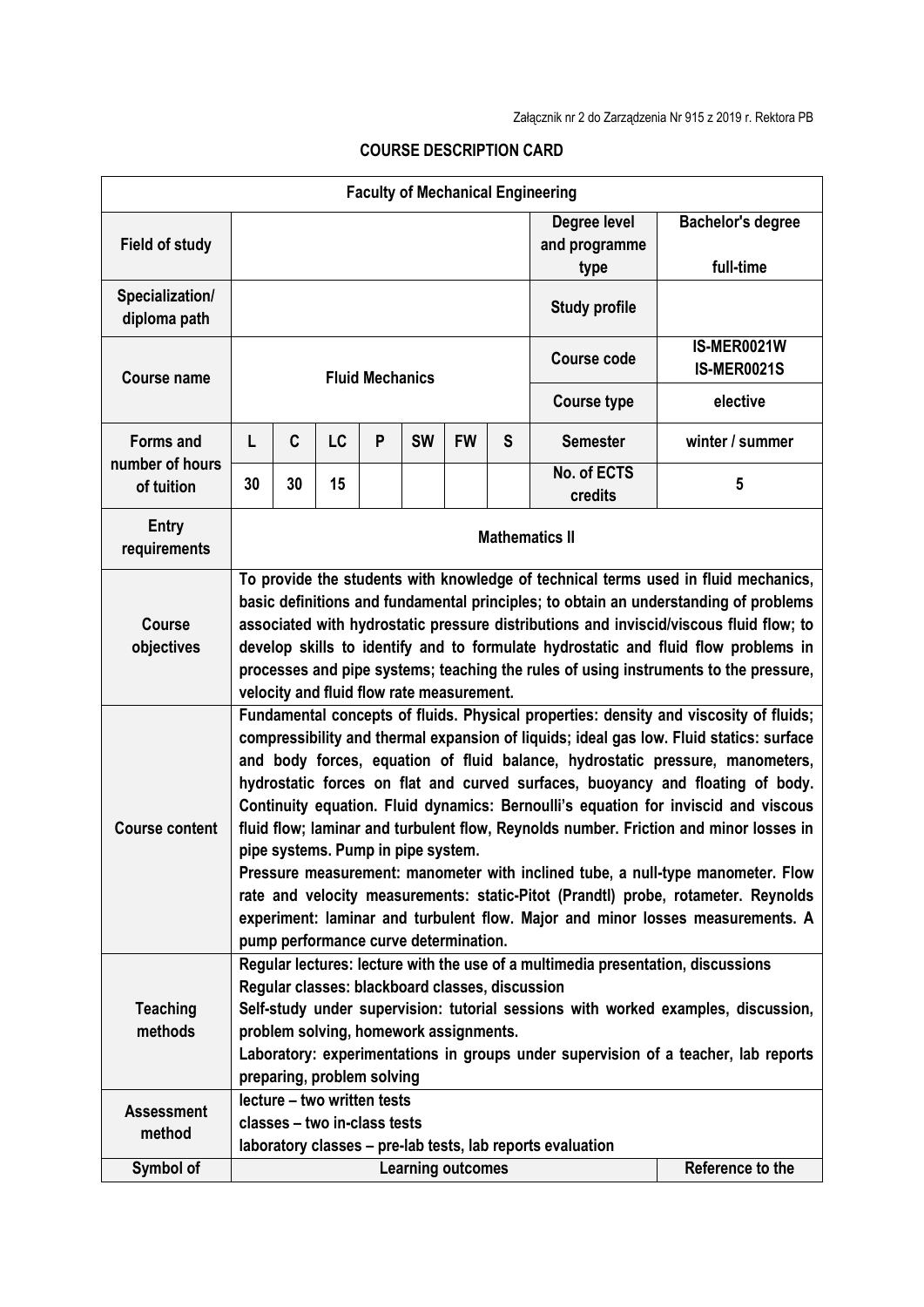| learning                                                                                                                                                                                                                                                                                                                                                                                                                                      |                                                                                                                                                   |                                                            | learning outcomes for |  |  |
|-----------------------------------------------------------------------------------------------------------------------------------------------------------------------------------------------------------------------------------------------------------------------------------------------------------------------------------------------------------------------------------------------------------------------------------------------|---------------------------------------------------------------------------------------------------------------------------------------------------|------------------------------------------------------------|-----------------------|--|--|
| outcome                                                                                                                                                                                                                                                                                                                                                                                                                                       |                                                                                                                                                   | the field of study                                         |                       |  |  |
| LO1                                                                                                                                                                                                                                                                                                                                                                                                                                           | Student describes with understanding basic properties of<br>fluids and methods used to describe fluid at rest state and<br>fluid flows            | M1_W06                                                     |                       |  |  |
| LO <sub>2</sub>                                                                                                                                                                                                                                                                                                                                                                                                                               | Student performs basic hydrostatic calculations                                                                                                   | M1_W06                                                     |                       |  |  |
| LO <sub>3</sub>                                                                                                                                                                                                                                                                                                                                                                                                                               | Student is able to determine basic fluid flow quantities for<br>inviscid and viscous flows in pipes                                               | M1 W06, M1 U20                                             |                       |  |  |
| <b>LO4</b>                                                                                                                                                                                                                                                                                                                                                                                                                                    | Student describes fundamental methods used in fluid<br>mechanics measurements and performs basic velocity,<br>pressure and flow rate measurements | M1_W06, M1_U11                                             |                       |  |  |
| LO <sub>5</sub>                                                                                                                                                                                                                                                                                                                                                                                                                               | Student can present the results in numerical and graphical<br>form, interpret the results and make conclusions                                    |                                                            | M1_U12                |  |  |
| LO <sub>6</sub>                                                                                                                                                                                                                                                                                                                                                                                                                               |                                                                                                                                                   |                                                            |                       |  |  |
| Symbol of<br>learning<br>outcome                                                                                                                                                                                                                                                                                                                                                                                                              | Methods of assessing the learning outcomes                                                                                                        | Type of tuition during<br>which the outcome is<br>assessed |                       |  |  |
| L01                                                                                                                                                                                                                                                                                                                                                                                                                                           | written pass, pre-lab tests                                                                                                                       | L, LC                                                      |                       |  |  |
| LO <sub>2</sub>                                                                                                                                                                                                                                                                                                                                                                                                                               | in-class tests                                                                                                                                    | C                                                          |                       |  |  |
| LO <sub>3</sub>                                                                                                                                                                                                                                                                                                                                                                                                                               | in-class tests                                                                                                                                    | C                                                          |                       |  |  |
| LO4                                                                                                                                                                                                                                                                                                                                                                                                                                           | pre-lab tests, lab reports evaluation, activity                                                                                                   | LC                                                         |                       |  |  |
| LO <sub>5</sub>                                                                                                                                                                                                                                                                                                                                                                                                                               | lab reports evaluation, activity                                                                                                                  | LC                                                         |                       |  |  |
| LO <sub>6</sub>                                                                                                                                                                                                                                                                                                                                                                                                                               |                                                                                                                                                   |                                                            |                       |  |  |
| <b>Student workload (in hours)</b>                                                                                                                                                                                                                                                                                                                                                                                                            |                                                                                                                                                   | No. of hours                                               |                       |  |  |
|                                                                                                                                                                                                                                                                                                                                                                                                                                               | lecture attendance                                                                                                                                | 30                                                         |                       |  |  |
|                                                                                                                                                                                                                                                                                                                                                                                                                                               | participation in classes                                                                                                                          | 30                                                         |                       |  |  |
|                                                                                                                                                                                                                                                                                                                                                                                                                                               | participation in laboratory classes                                                                                                               | 15                                                         |                       |  |  |
|                                                                                                                                                                                                                                                                                                                                                                                                                                               | preparation for classes and laboratory classes                                                                                                    | 30                                                         |                       |  |  |
| <b>Calculation</b>                                                                                                                                                                                                                                                                                                                                                                                                                            | working on reports                                                                                                                                | 15                                                         |                       |  |  |
|                                                                                                                                                                                                                                                                                                                                                                                                                                               | participation in student-teacher sessions related to the<br>lectures and classes                                                                  | 10                                                         |                       |  |  |
|                                                                                                                                                                                                                                                                                                                                                                                                                                               | preparation for lectures                                                                                                                          | 20                                                         |                       |  |  |
|                                                                                                                                                                                                                                                                                                                                                                                                                                               | TOTAL:                                                                                                                                            |                                                            | 150                   |  |  |
|                                                                                                                                                                                                                                                                                                                                                                                                                                               | <b>HOURS</b>                                                                                                                                      | No. of<br><b>ECTS</b><br>credits                           |                       |  |  |
| Student workload – activities that require direct teacher participation                                                                                                                                                                                                                                                                                                                                                                       |                                                                                                                                                   |                                                            | 3.5                   |  |  |
|                                                                                                                                                                                                                                                                                                                                                                                                                                               | Student workload - practical activities                                                                                                           | 110h                                                       | 4.5                   |  |  |
| 1. Çengel Y.A., Cimbala J.M.: Fluid mechanics: fundamentals and applications,<br>McGraw-Hill Education, Singapore 2014.<br>2. Munson B. R. [et al.]: Fundamentals of fluid mechanics: international student<br><b>Basic references</b><br>version, Wiley, New York 2009.<br>3. White F.M.: Fluid Mechanics, 7th Edition, McGraw-Hill, New York 2011.<br>4. Kundu P. K., Cohen I. M., Dowling D. R.: Fluid mechanics, Elsevier/Academic Press, |                                                                                                                                                   |                                                            |                       |  |  |